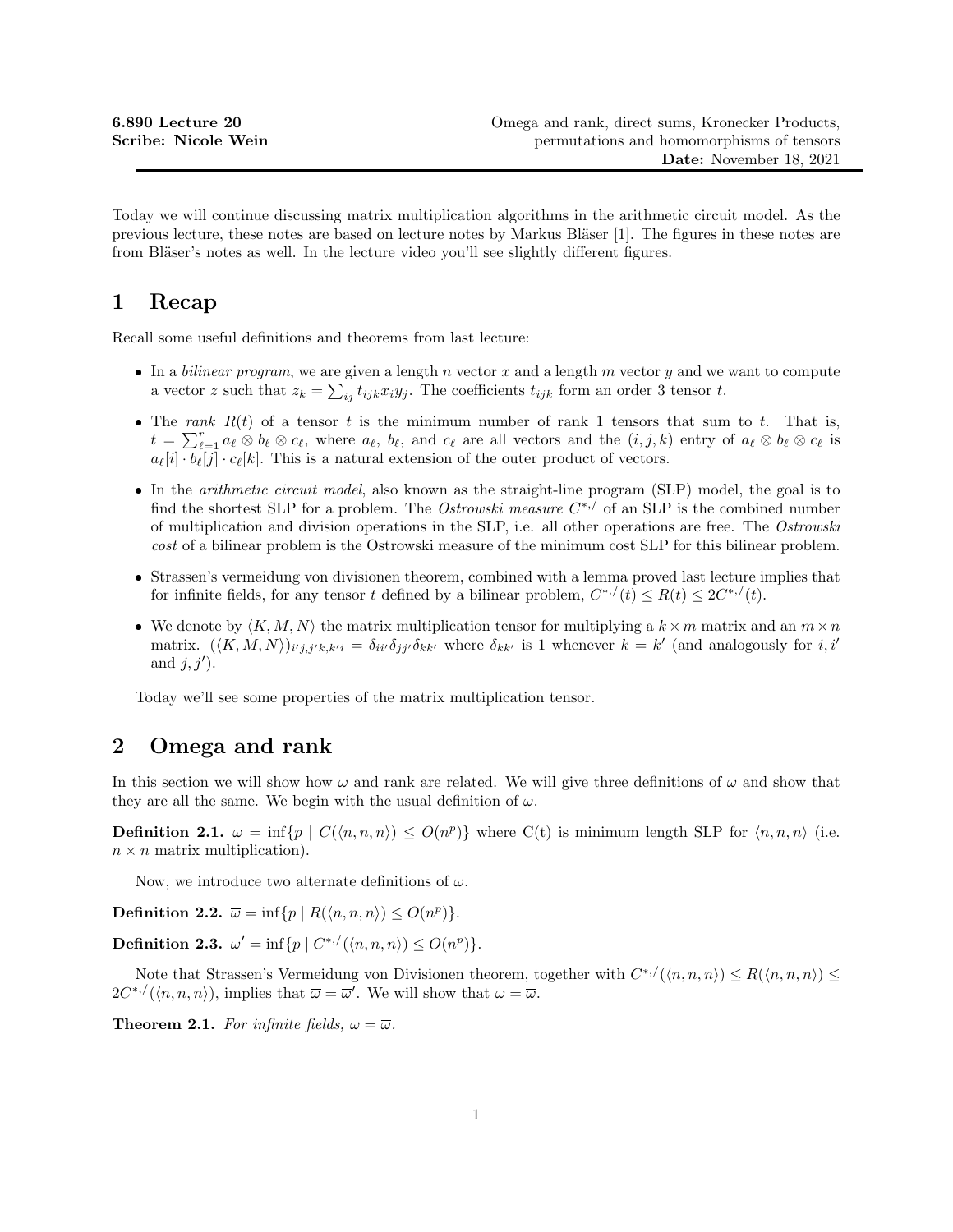*Proof.* By definition,  $C^{*,/}(\langle n,n,n \rangle) \leq C(\langle n,n,n \rangle)$ , so we have that  $\overline{\omega} \leq \omega$ . It remains to show that  $\overline{\omega} \geq \omega$ .

By definition,  $\overline{\omega} < p$  means that for every  $\epsilon$ , there exists  $m_0$  such that for all  $m > m_0$ ,  $R(\langle m, m, m \rangle) \leq$  $m^{p+\epsilon}$ . Fix a constant  $\epsilon > 0$  and pick a constant m such that  $R(\langle m, m, m \rangle) \leq m^{p+\epsilon}$ . Let  $\ell$  be the number of summations plus scalar multiplications in the rank expression for  $\langle m, m, m \rangle$ .

Now, consider multiplying  $m^i \times m^i$  matrices. Block each  $m^i \times m^i$  into  $m^2$  blocks where each block has dimension  $m^{i-1} \times m^{i-1}$ . Let  $A(i)$  be the minimum size of an SLP for  $\langle m^i, m^i, m^i \rangle$ . That is,  $A(i)$  =  $C(\langle m^i, m^i, m^i \rangle)$ . Let  $r = m^{p+\epsilon}$ . Notice  $r > m^2$ .

Using our blocking, we can devise a recursive expression for  $A(i)$ :

$$
A(i) \le rA(i-1) + \ell m^{2(i-1)}.
$$

Expanding this recurrence, we get

$$
A(i) \le r^{i-1}A(0) + \sum_{j=0}^{i-1} r^j \ell m^{2(i-j-1)}
$$
  
\n
$$
\le r^{i-1}A(0) + \ell m^{2(i-1)}\sum_{j=0}^{i-1} (r/m^2)^j
$$
  
\n
$$
\le r^{i-1}A(0) + \ell m^{2(i-1)}\frac{(r/m^2)^i - 1}{r/m^2 - 1}
$$
  
\n
$$
\le r^{i-1}A(0) + \ell \frac{m^{2(i-1)}(r^i - m^{2i})}{m^{2i-2}(r - m^2)}
$$
  
\n
$$
\le r^i \left(\frac{A(0)}{r} + \frac{\ell}{r - m^2}\right)
$$
  
\n
$$
\le O(r^i)
$$

where the last inequality is since  $r = m^{p+\epsilon} > m^2$ .

Thus, we have

$$
C() \leq C(\langle m^{\lceil \log_m n \rceil}, m^{\lceil \log_m n \rceil}, m^{\lceil \log_m n \rceil} \rangle)
$$
  
\n
$$
\leq A(\lceil \log_m n \rceil)
$$
  
\n
$$
\leq O(r^{\lceil \log_m n \rceil})
$$
 by the above string of inequalities  
\n
$$
\leq O(n^{\log_m r})
$$
  
\n
$$
\leq O(n^{p+\epsilon}).
$$

Thus,  $\omega \leq p + \epsilon$  for all  $\epsilon$ , and since  $\omega$  is an infimum,  $\omega \leq \overline{\omega}$ .

From now on, we will only consider  $\omega$  in terms of the rank definition rather than counting the number of operations in an SLP.

## 3 Permutations of tensors

We will consider two types of permutations of tensors that preserve the rank.

#### 3.1 Permuting the indices

Consider a tensor t that lies in the field  $\mathcal{K}^{K \times M \times N}$ . That is, each entry of t is denoted  $t_{ijk}$  where  $i \in [1, \ldots, K]$ ,  $j \in [1, ..., M]$ , and  $k \in [1, ..., N]$ .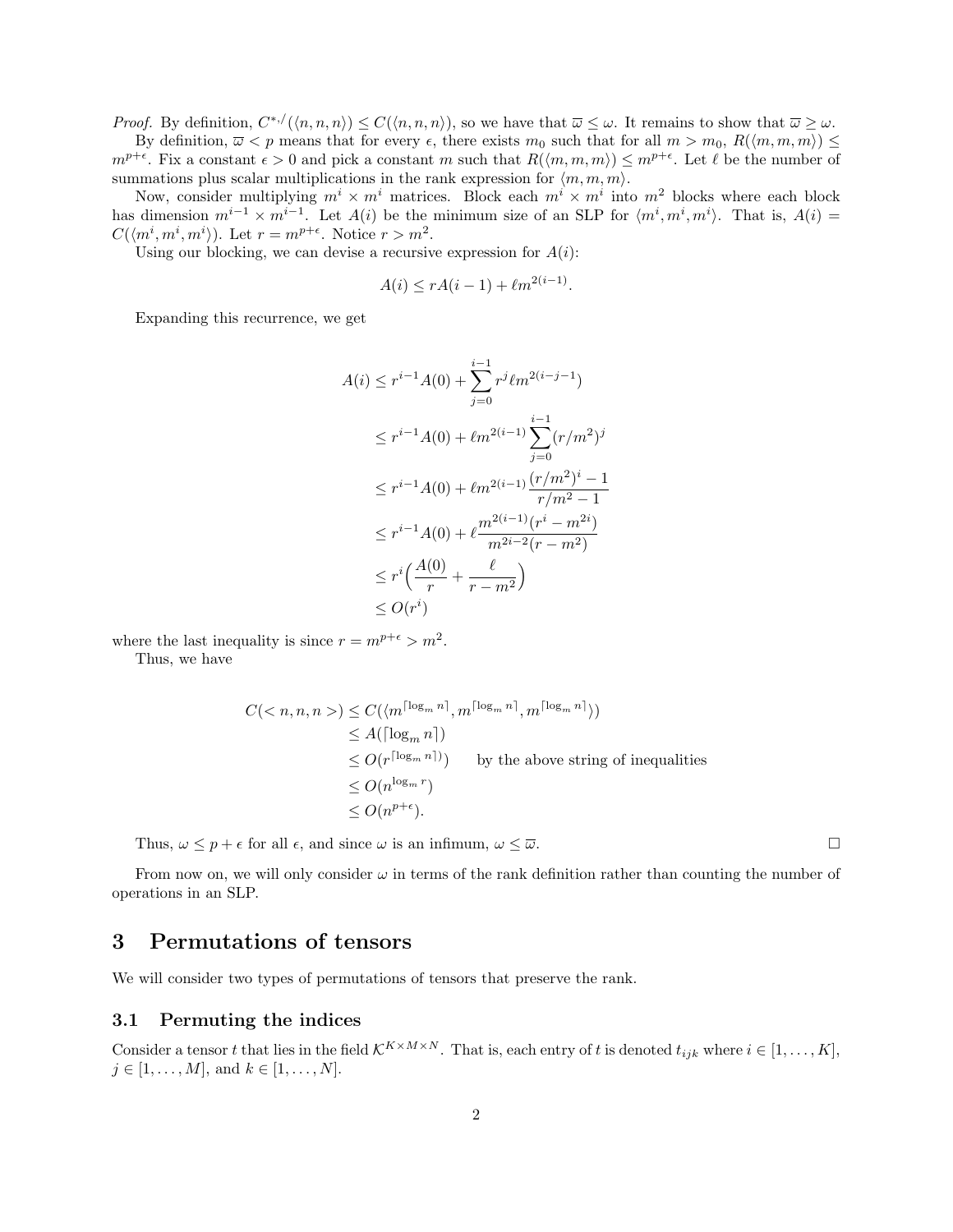

Figure 1: Permuting the indices (figure from [1])

Consider  $\pi \in S_3$ , a permutation over 3 elements that acts on the indices i, j, and k. For example, if  $\pi = (1\ 2\ 3)$ , then  $(\pi t)_{jki} = t_{ijk}$ . See Figure 1.

Suppose t has rank decomposition  $t = \sum_{\ell=1}^r a_{\ell_1} \otimes a_{\ell_2} \otimes a_{\ell_3}$ . Then,  $\pi t = \sum_{\ell=1}^r a_{\ell_{\pi^{-1}(1)}} \otimes a_{\ell_{\pi^{-1}(2)}} \otimes a_{\ell_{\pi^{-1}(3)}}$ . One can check that the rank decomposition of  $\pi t$  is well-defined in the sense that if you write two different

rank decompositions for t and then write  $\pi t$  for both, you will get the same thing (we won't prove this). The rank expression for  $\pi t$  implies the following claim.

**Claim 1.** For all t and all  $\pi \in S_3$ ,  $R(t) = R(\pi t)$ .

Now we will derive a consequence of Claim 1 for the matrix multiplication tensor. Let  $t = \langle K, M, N \rangle$ . Recall that  $(\langle K, M, N \rangle)_{i'j,j'k,k'i} = \delta_{ii'} \delta_{jj'} \delta_{kk'}$  where  $\delta_{kk'}$  is 1 whenever  $k = k'$  (and analogously for i, i' and  $j, j'$ ).

Let  $\pi = (1 \ 2 \ 3)$ . Then  $(\pi t)_{k'i,i'j,j'k} = \delta_{ii'}\delta_{jj'}\delta_{kk'}$ . Thus,  $(\pi t)$  is the matrix multiplication tensor  $\langle N, K, M \rangle$ . Then, by Claim 1,  $R(\langle K, M, N \rangle) = R(\langle N, K, M \rangle)$ .

By the same argument,  $(\pi^2 t) = \langle M, N, K \rangle$ . Thus, by Claim 1 we have  $R(\langle K, M, N \rangle) = R(\langle N, K, M \rangle) =$  $R(\langle M, N, K \rangle)).$ 

#### 3.2 Permuting the slices

Again, consider a tensor t that lies in the field  $\mathcal{K}^{K\times M\times N}$ . Let  $\sigma \in S_K$  be a permutation of K elements. Then, the permuted tensor  $t' \in K^{K \times M \times N}$  is defined as  $t'_{ijk} = t_{\sigma^{-1}(i)jk}$ . Analogously  $\sigma \in S_M$  could permute the j indices and  $\sigma \in S_N$  could permute the k indices. See Figure 2.



Figure 2: Permuting the slices (figure from [1])

More generally, we can define homomorphisms for each of the three indices. Let

$$
A: \mathcal{K}^K \to \mathcal{K}^{K'}, \qquad B: \mathcal{K}^M \to \mathcal{K}^{M'}, \qquad C: \mathcal{K}^N \to \mathcal{K}^{N'}.
$$

Now, we can define the tensor  $(A \otimes B \otimes C)t$ . Suppose t has rank decomposition  $t = \sum_{\ell=1}^r a_\ell \otimes b_\ell \otimes c_\ell$ . Then we define  $(A \otimes B \otimes C)t = \sum_{\ell=1}^r A(a_{\ell}) \otimes B(b_{\ell}) \otimes C(c_{\ell}) \in K^{K' \times M' \times N'}.$ 

Again, one can check that the rank decomposition of  $(A \otimes B \otimes C)t$  is well-defined in the sense that if you write two different rank decompositions for t and then write  $(A \otimes B \otimes C)t$  for both, you will get the same thing (we won't prove this).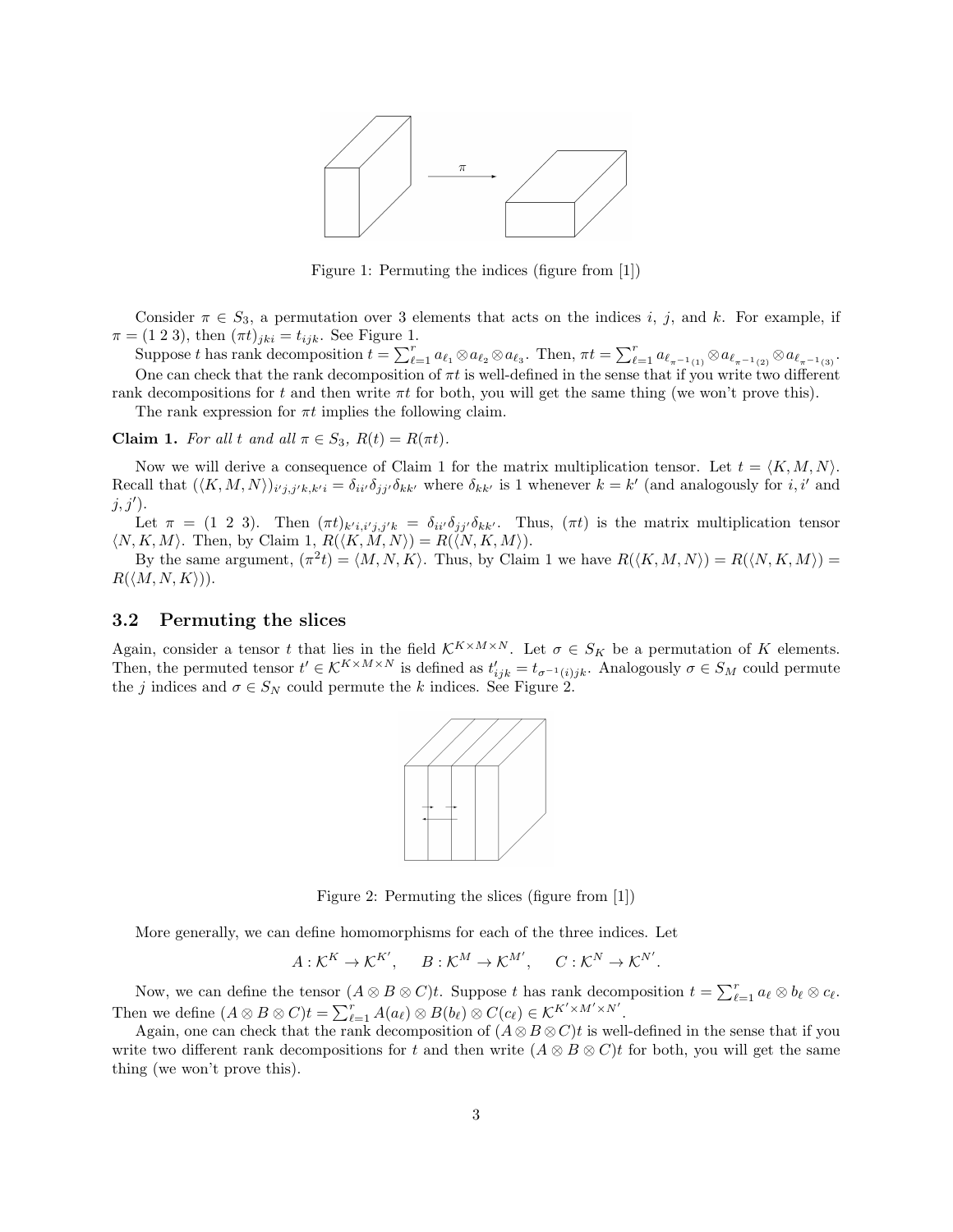The rank expression for  $(A \otimes B \otimes C)t$  implies the following claim.

**Claim 2.** For all t and all homomorphisms A, B, C,  $R((A \otimes B \otimes C)t) \le R(t)$ , with equality if A, B, C are isomorphisms.

Now we will derive a consequence of Claims 1 and 2 for the matrix multiplication tensor.

Let  $t = \langle K, M, N \rangle$ . First we will permute the indices and then we will permute the slices. Let  $\pi = (1 2)(3)$ . Let  $t' = \pi t$ . Then  $t'_{j'k, i'j, k'i} = \delta_{ii'} \delta_{jj'} \delta_{kk'}$ . By Claim 1,  $R(\langle K, M, N \rangle) = R(t')$ .

Now we permute the slices by swapping j' with k, i' with j, and k' with i to get a new tensor  $t''$  where  $t''_{kj',ji',ik'} = \delta_{ii'}\delta_{jj'}\delta_{kk'}$ . Thus,  $t''$  is the matrix multiplication tensor  $\langle N, M, K \rangle$ .

Since these permutations are isomorphisms, by Claim 2  $R(t'') = R(t')$ , so  $R(\langle N, M, K \rangle) = R(\langle K, M, N \rangle)$ .

We can apply the same argument to show that the rank of the matrix multiplication tensor for all permutations of  $K$ ,  $M$ , and  $N$  are equal.

### 4 Tensor sums and products

### 4.1 Direct sum

**Definition 4.1.** Given two tensors  $t \in K^{K \times M \times N}$  and  $t' \in K^{K' \times M' \times N'}$ , the direct sum  $t \oplus t' \in K^{(K+K') \times (M+M') \times (N+N')}$ is defined as

$$
(t \oplus t')_{i,j,k} = \begin{cases} t_{i,j,k} & i \le K, j \le M, k \le N \\ t'_{i-K,j-M,k-N} & i > K, j > M, k > N \\ 0 & o.w. \end{cases}
$$

See Figure 3.



Figure 3: Direct sum of two tensors (figure from [1])

Claim 3. For all  $t, t', R(t \oplus t') \leq R(t) + R(t')$ .

*Proof.* Let  $t = \sum_{\ell=1}^r a_{\ell} \otimes b_{\ell} \otimes c_{\ell}$  and  $t' = \sum_{\ell=1}^s a'_{\ell} \otimes b'_{\ell} \otimes c'_{\ell}$ .

For all  $\ell \in [r]$ , let  $\hat{a}_{\ell}$  be a vector of length  $K + K'$  which is  $a_{\ell}$  in the first K indices and 0 in the last K' indices. Similarly, for all  $\ell \in [s]$ , let  $\hat{a}'_{\ell}$  be a vector of length  $K + K'$  which is 0 in the first K indices and  $a'_{\ell}$ in the last  $K'$  indices. Define  $\hat{b}_\ell, \hat{b}'_\ell, \hat{c}_\ell$ , and  $\hat{c}'_\ell$  analogously.

By definition, we have  $t \oplus t' = \sum_{\ell=1}^r \hat{a}_{\ell} \otimes \hat{b}_{\ell} \otimes \hat{c}_{\ell} + \sum_{\ell'=1}^s \hat{a}'_{\ell'} \otimes \hat{b}'_{\ell'} \otimes \hat{c}'_{\ell'}$ . This completes the proof.  $\Box$ 

Strassen made the "wild" conjecture that this claim holds with equality, but nobody has yet found a counterexample.

**Conjecture 1** (Strassen's additivity conjecture). For every t,  $t' R(t \oplus t') = R(t) + R(t')$ .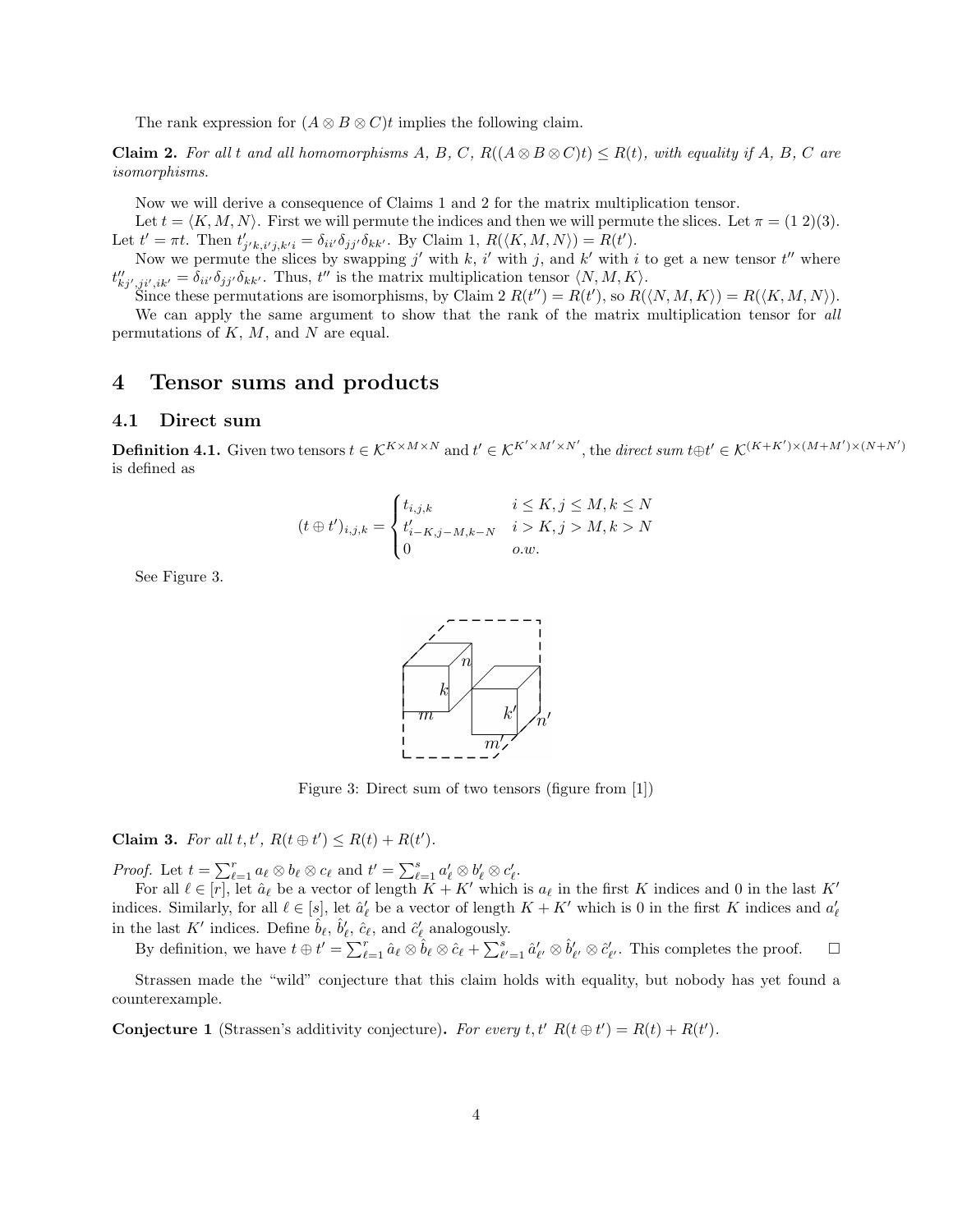### 4.2 Kronecker product

**Definition 4.2.** Let  $t \in K^{K \times M \times N}$  and  $t' \in K^{K' \times M' \times N'}$ . The Kronecker product  $(t \otimes t') \in K^{(KK') \times (MM') \times (NN')}$ is defined as

$$
(t \otimes t')_{ii',jj',kk'} = t_{ijk} \cdot t'_{i'j'k'}.
$$

See Figure 4.



Figure 4: Kronecker product of two tensors (figure from [1])

Claim 4. For all  $t, t', R(t \otimes t') \leq R(t) \cdot R(t')$ .

*Proof.* Let  $t = \sum_{\ell=1}^r a_\ell \otimes b_\ell \otimes c_\ell$  and  $t' = \sum_{\ell=1}^s a'_{\ell'} \otimes b'_{\ell'} \otimes c'_{\ell'}$ . For all  $\ell \in [r]$  and  $\ell' \in [s]$ , define  $(\hat{a}_{\ell\ell'})_{ii'} = a_{\ell_i} \cdot a'_{\ell'_{i'}}$ . Define  $\hat{b}_{\ell\ell'}$  and  $\hat{c}_{\ell\ell'}$  analogously. By definition, we have  $t \otimes t' = \sum_{\ell'=1}^s \sum_{\ell=1}^r \hat{a}_{\ell\ell'} \otimes \hat{b}_{\ell\ell'} \otimes \hat{c}_{\ell\ell'}$ . This completes the proof.

Now, we will apply the Kronecker product to the matrix multiplication tensor. For  $i, i' \in [K], j, j' \in [M]$ ,  $k, k' \in [N], p, p' \in [K'], q, q' \in [M'], \text{ and } s, s' \in [N'], \text{ we have}$ 

$$
(\langle K, M, N \rangle) \otimes (\langle K', M', N' \rangle)_{ij'pq', jk'qs', ki'sp'} = \delta_{ii'} \delta_{jj'} \delta_{kk'} \delta_{pp'} \delta_{qq'} \delta_{ss'}
$$
  
= 
$$
\delta_{(ip),(i'p')} \delta_{(jq),(j'q')} \delta_{(ks),(k's')} = \langle K K', MM', NN' \rangle.
$$

Claim 5. If  $R(\langle K, M, N \rangle) \leq r$ , then  $\omega \leq 3 \log r / \log(KMN)$ .

*Proof.* Let  $T = KMN$ . Note that  $\langle T, T, T \rangle = \langle K, M, N \rangle \otimes \langle M, N, K \rangle \otimes \langle N, K, M \rangle$ . Thus, by Claim 4,  $R(\langle T, T, T \rangle) \le R(\langle K, M, N \rangle) \cdot R(\langle M, N, K \rangle) \cdot R(\langle N, K, M \rangle)$ , which is at most  $r^3$  since we proved (in Section 3) that  $R(\langle K, M, N \rangle) = R(\langle M, N, K \rangle) = R(\langle N, K, M \rangle).$ 

Then, by definition,  $\omega \leq \log(r^3)/\log T = 3 \log r / \log(KMN)$ .

Claim 5 shows that to get a bound on  $\omega$  it suffices to get a bound on the rank of a rectangular matrix multiplication tensor of constant dimension. Next we will summarize what is currently known about the rank of rectangular matrix multiplication tensors of constant dimension.

#### 4.2.1 Known bounds on the rank of rectangular matrix multiplication tensors of constant dimension

- $R(\langle 2, 2, 2 \rangle) = 7$ . This was shown by Strassen and implies that  $\omega \leq 2.81$ . Note that the equals sign means that both upper and lower bounds are known.
- $R(\langle 2, 2, 3 \rangle) = 11$ . This does not imply a better bound on  $\omega$  than Strassen.
- $R(\langle 2, 3, 3 \rangle) \in \{14, 15\}.$